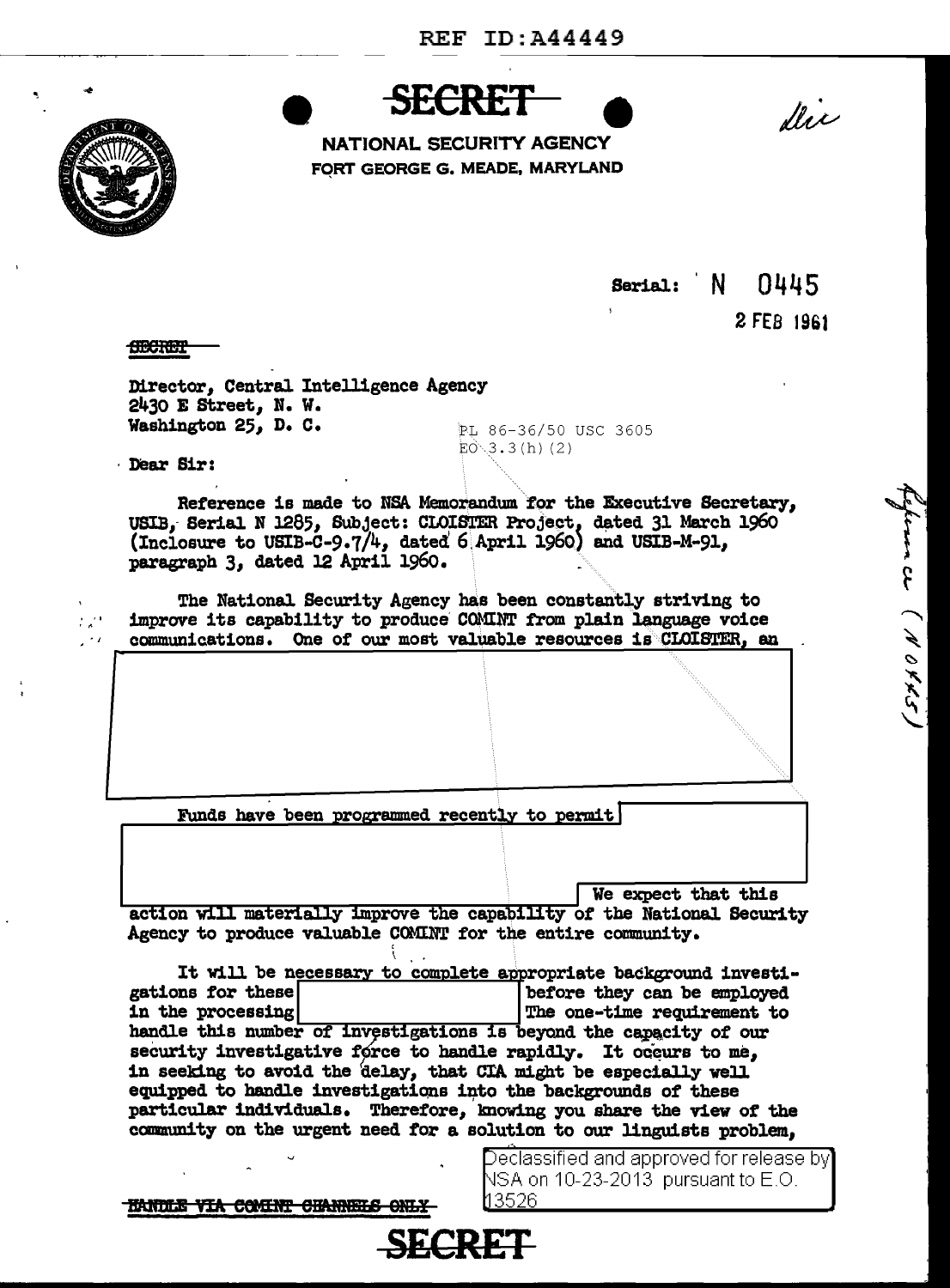## **SECRET**

**SECRET-**

## Serial: N 0445

I should like to inquire whether CIA might assist in conducting the background investigations for these employees. The National Security Agency would, of course, expect to reimburse CIA for this service.

**Sincerely FROST** 

Vice Admiral, USN Director

Copy furnished: CIA Liaison Office, NSA



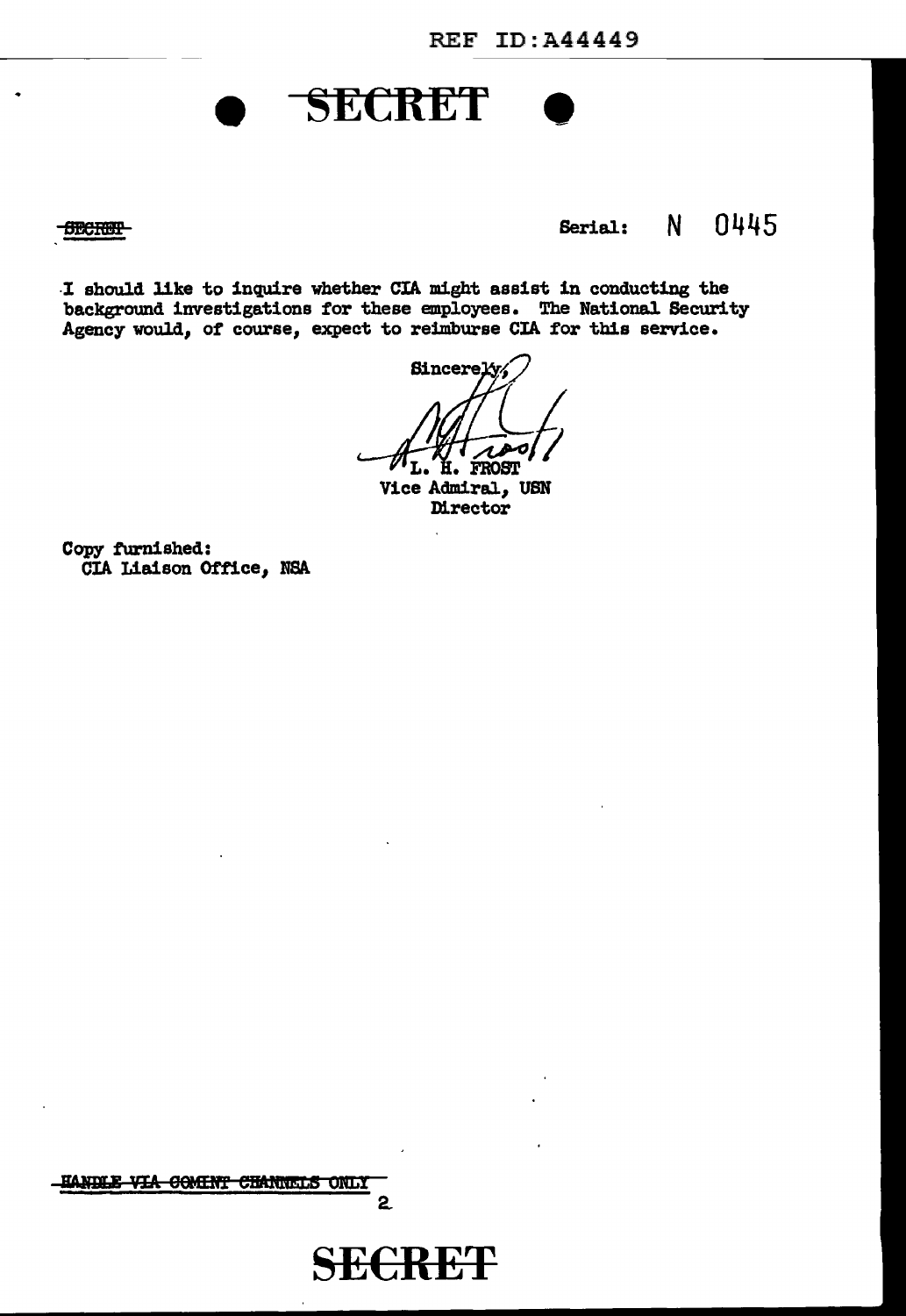